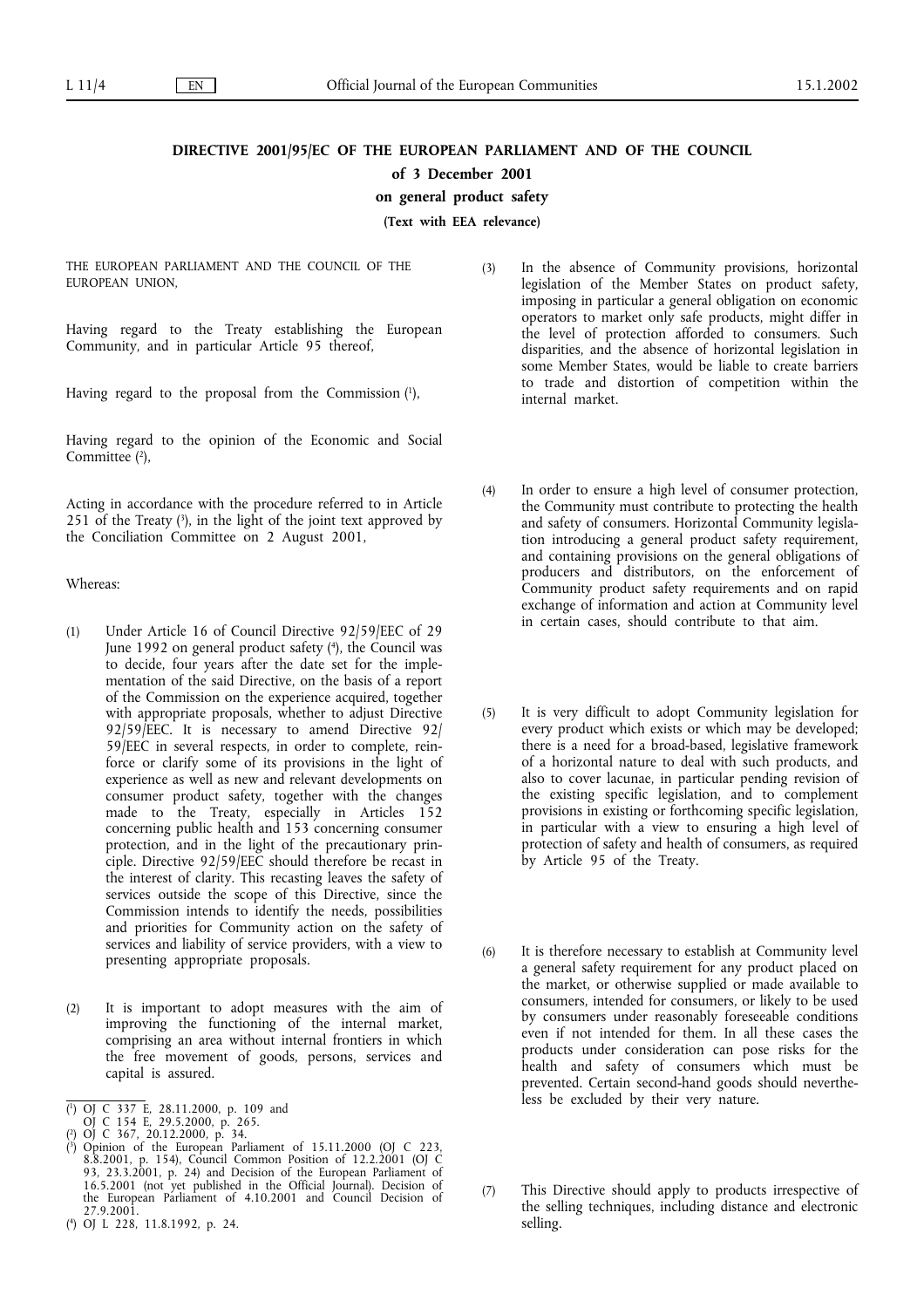- (8) The safety of products should be assessed taking into account all the relevant aspects, in particular the categories of consumers which can be particularly vulnerable to the risks posed by the products under consideration, in particular children and the elderly.
- (9) This Directive does not cover services, but in order to secure the attainment of the protection objectives in question, its provisions should also apply to products that are supplied or made available to consumers in the context of service provision for use by them. The safety of the equipment used by service providers themselves to supply a service to consumers does not come within the scope of this Directive since it has to be dealt with in conjunction with the safety of the service provided. In particular, equipment on which consumers ride or travel which is operated by a service provider is excluded from the scope of this Directive.
- (10) Products which are designed exclusively for professional use but have subsequently migrated to the consumer market should be subject to the requirements of this Directive because they can pose risks to consumer health and safety when used under reasonably foreseeable conditions.
- (11) In the absence of more specific provisions, within the framework of Community legislation covering safety of the products concerned, all the provisions of this Directive should apply in order to ensure consumer health and safety.
- (12) If specific Community legislation sets out safety requirements covering only certain risks or categories of risks, with regard to the products concerned the obligations of economic operators in respect of these risks are those determined by the provisions of the specific legislation, while the general safety requirement of this Directive should apply to the other risks.
- (13) The provisions of this Directive relating to the other obligations of producers and distributors, the obligations and powers of the Member States, the exchanges of information and rapid intervention situations and dissemination of information and confidentiality apply in the case of products covered by specific rules of Community law, if those rules do not already contain such obligations.
- (14) In order to facilitate the effective and consistent application of the general safety requirement of this Directive, it is important to establish European voluntary standards covering certain products and risks in such a way that a product which conforms to a national standard transposing a European standard is to be presumed to be in compliance with the said requirement.
- (15) With regard to the aims of this Directive, European standards should be established by European standardisation bodies, under mandates set by the Commission assisted by appropriate Committees. In order to ensure that products in compliance with the standards fulfil the general safety requirement, the Commission assisted by a committee composed of representatives of the Member States, should fix the requirements that the standards must meet. These requirements should be included in the mandates to the standardisation bodies.
- (16) In the absence of specific regulations and when the European standards established under mandates set by the Commission are not available or recourse is not made to such standards, the safety of products should be assessed taking into account in particular national standards transposing any other relevant European or international standards, Commission recommendations or national standards, international standards, codes of good practice, the state of the art and the safety which consumers may reasonably expect. In this context, the Commission's recommendations may facilitate the consistent and effective application of this Directive pending the introduction of European standards or as regards the risks and/or products for which such standards are deemed not to be possible or appropriate.
- (17) Appropriate independent certification recognised by the competent authorities may facilitate proof of compliance with the applicable product safety criteria.
- (18) It is appropriate to supplement the duty to observe the general safety requirement by other obligations on economic operators because action by such operators is necessary to prevent risks to consumers under certain circumstances.
- (19) The additional obligations on producers should include the duty to adopt measures commensurate with the characteristics of the products, enabling them to be informed of the risks that these products may present, to supply consumers with information enabling them to assess and prevent risks, to warn consumers of the risks posed by dangerous products already supplied to them, to withdraw those products from the market and, as a last resort, to recall them when necessary, which may involve, depending on the provisions applicable in the Member States, an appropriate form of compensation, for example exchange or reimbursement.
- (20) Distributors should help in ensuring compliance with the applicable safety requirements. The obligations placed on distributors apply in proportion to their respective responsibilities. In particular, it may prove impossible, in the context of charitable activities, to provide the competent authorities with information and documentation on possible risks and origin of the product in the case of isolated used objects provided by private individuals.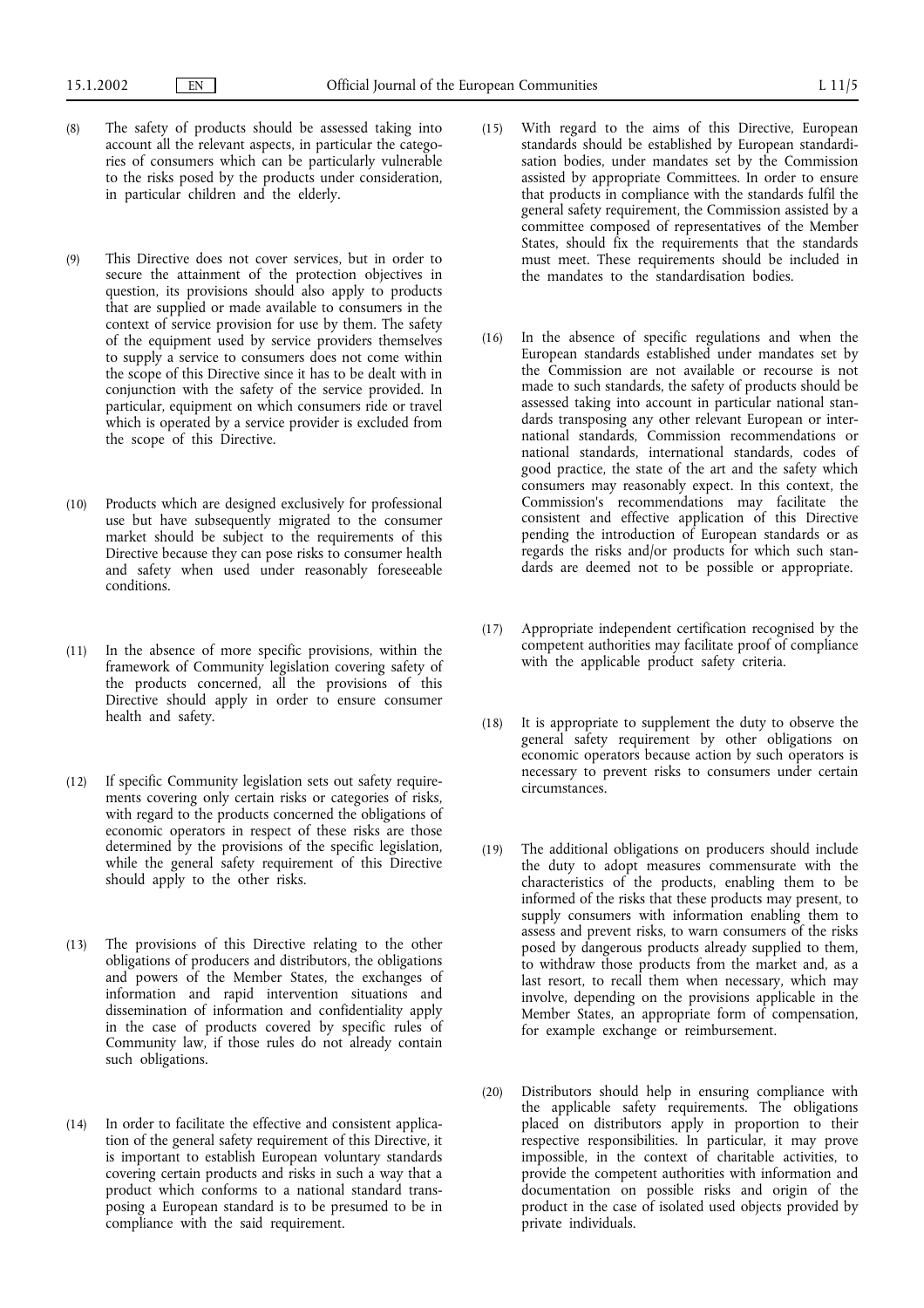- (21) Both producers and distributors should cooperate with the competent authorities in action aimed at preventing risks and inform them when they conclude that certain products supplied are dangerous. The conditions regarding the provision of such information should be set in this Directive to facilitate its effective application, while avoiding an excessive burden for economic operators and the authorities.
- (22) In order to ensure the effective enforcement of the obligations incumbent on producers and distributors, the Member States should establish or designate authorities which are responsible for monitoring product safety and have powers to take appropriate measures, including the power to impose effective, proportionate and dissuasive penalties, and ensure appropriate coordination between the various designated authorities.
- (23) It is necessary in particular for the appropriate measures to include the power for Member States to order or organise, immediately and efficiently, the withdrawal of dangerous products already placed on the market and as a last resort to order, coordinate or organise the recall from consumers of dangerous products already supplied to them. Those powers should be applied when producers and distributors fail to prevent risks to consumers in accordance with their obligations. Where necessary, the appropriate powers and procedures should be available to the authorities to decide and apply any necessary measures rapidly.
- (24) The safety of consumers depends to a great extent on the active enforcement of Community product safety requirements. The Member States should, therefore, establish systematic approaches to ensure the effectiveness of market surveillance and other enforcement activities and should ensure their openness to the public and interested parties.
- (25) Collaboration between the enforcement authorities of the Member States is necessary in ensuring the attainment of the protection objectives of this Directive. It is, therefore, appropriate to promote the operation of a European network of the enforcement authorities of the Member States to facilitate, in a coordinated manner with other Community procedures, in particular the Community Rapid Information System (RAPEX), improved collaboration at operational level on market surveillance and other enforcement activities, in particular risk assessment, testing of products, exchange of expertise and scientific knowledge, execution of joint surveillance projects and tracing, withdrawing or recalling dangerous products.
- (26) It is necessary, for the purpose of ensuring a consistent, high level of consumer health and safety protection and preserving the unity of the internal market, that the Commission be informed of any measure restricting the placing on the market of a product or requiring its withdrawal or recall from the market. Such measures should be taken in compliance with the provisions of the Treaty, and in particular Articles 28, 29 and 30 thereof.
- (27) Effective supervision of product safety requires the setting-up at national and Community levels of a system of rapid exchange of information in situations of serious risk requiring rapid intervention in respect of the safety of a product. It is also appropriate in this Directive to set out detailed procedures for the operation of the system and to give the Commission, assisted by an advisory committee, power to adapt them.
- (28) This Directive provides for the establishment of nonbinding guidelines aimed at indicating simple and clear criteria and practical rules which may change, in particular for the purpose of allowing efficient notification of measures restricting the placing on the market of products in the cases referred to in this Directive, whilst taking into account the range of situations dealt with by Member States and economic operators. The guidelines should in particular include criteria for the application of the definition of serious risks in order to facilitate consistent implementation of the relevant provisions in case of such risks.
- (29) It is primarily for Member States, in compliance with the Treaty and in particular with Articles 28, 29 and 30 thereof, to take appropriate measures with regard to dangerous products located within their territory.
- (30) However, if the Member States differ as regards the approach to dealing with the risk posed by certain products, such differences could entail unacceptable disparities in consumer protection and constitute a barrier to intra-Community trade.
- (31) It may be necessary to deal with serious product-safety problems requiring rapid intervention which affect or could affect, in the immediate future, all or a significant part of the Community and which, in view of the nature of the safety problem posed by the product, cannot be dealt with effectively in a manner commensurate with the degree of urgency, under the procedures laid down in the specific rules of Community law applicable to the products or category of products in question.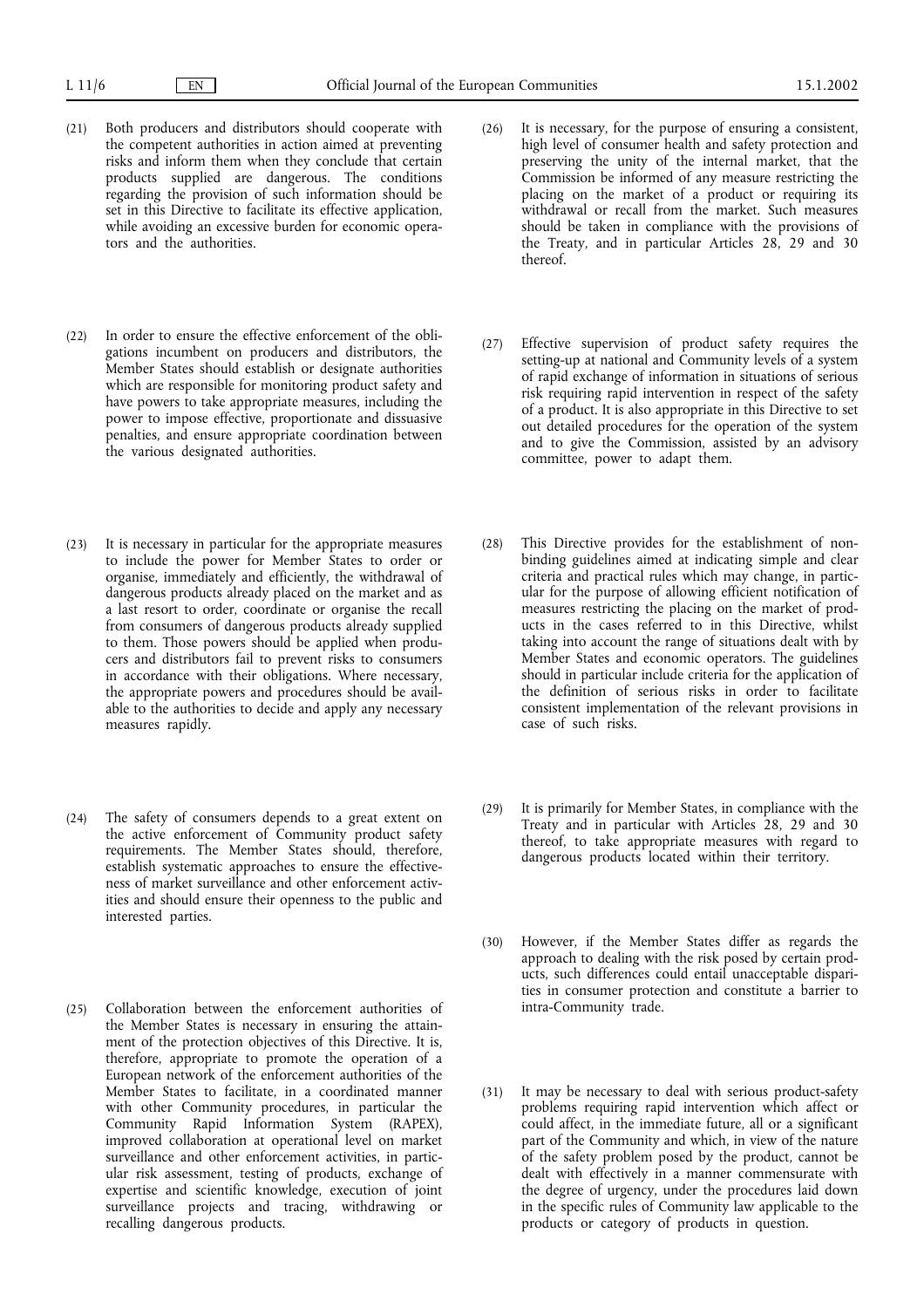- (32) It is therefore necessary to provide for an adequate mechanism allowing, as a last resort, for the adoption of measures applicable throughout the Community, in the form of a decision addressed to the Member States, to cope with situations created by products presenting a serious risk. Such a decision should entail a ban on the export of the product in question, unless in the case in point exceptional circumstances allow a partial ban or even no ban to be decided upon, particularly when a system of prior consent is established. In addition, the banning of exports should be examined with a view to preventing risks to the health and safety of consumers. Since such a decision is not directly applicable to economic operators, Member States should take all necessary measures for its implementation. Measures adopted under such a procedure are interim measures, save when they apply to individually identified products or batches of products. In order to ensure the appropriate assessment of the need for, and the best preparation of such measures, they should be taken by the Commission, assisted by a committee, in the light of consultations with the Member States, and, if scientific questions are involved falling within the competence of a Community scientific committee, with the scientific committee competent for the risk concerned.
- (33) The measures necessary for the implementation of this Directive should be adopted in accordance with Council Decision 1999/468/EC of 28 June 1999 laying down the procedures for the exercise of implementing powers conferred on the Commission (1).
- (34) In order to facilitate effective and consistent application of this Directive, the various aspects of its application may need to be discussed within a committee.
- (35) Public access to the information available to the authorities on product safety should be ensured. However, professional secrecy, as referred to in Article 287 of the Treaty, must be protected in a way which is compatible with the need to ensure the effectiveness of market surveillance activities and of protection measures.
- (36) This Directive should not affect victims' rights within the meaning of Council Directive 85/374/EEC of 25 July 1985 on the approximation of the laws, regulations and administrative provisions of the Member States concerning liability for defective products (2).
- (37) It is necessary for Member States to provide for appropriate means of redress before the competent courts in respect of measures taken by the competent authorities

which restrict the placing on the market of a product or require its withdrawal or recall.

- (38) In addition, the adoption of measures concerning imported products, like those concerning the banning of exports, with a view to preventing risks to the safety and health of consumers must comply with the Community's international obligations.
- (39) The Commission should periodically examine the manner in which this Directive is applied and the results obtained, in particular in relation to the functioning of market surveillance systems, the rapid exchange of information and measures adopted at Community level, together with other issues relevant for consumer product safety in the Community, and submit regular reports to the European Parliament and the Council on the subject.
- (40) This Directive should not affect the obligations of Member States concerning the deadline for transposition and application of Directive 92/59/EEC,

HAVE ADOPTED THIS DIRECTIVE:

CHAPTER I

**Objective — Scope — Definitions**

## *Article 1*

1. The purpose of this Directive is to ensure that products placed on the market are safe.

2. This Directive shall apply to all the products defined in Article 2(a). Each of its provisions shall apply in so far as there are no specific provisions with the same objective in rules of Community law governing the safety of the products concerned.

Where products are subject to specific safety requirements imposed by Community legislation, this Directive shall apply only to the aspects and risks or categories of risks not covered by those requirements. This means that:

- (a) Articles 2(b) and (c), 3 and 4 shall not apply to those products insofar as concerns the risks or categories of risks covered by the specific legislation;
- (b) Articles 5 to 18 shall apply except where there are specific provisions governing the aspects covered by the said Articles with the same objective.

<sup>(</sup> 1) OJ L 184, 17.7.1999, p. 23.

<sup>(</sup> 2) OJ L 210, 7.8.1985, p. 29. Directive as amended by Directive 1999/34/EC of the European Parliament and of the Council (OJ L 141, 4.6.1999, p. 20).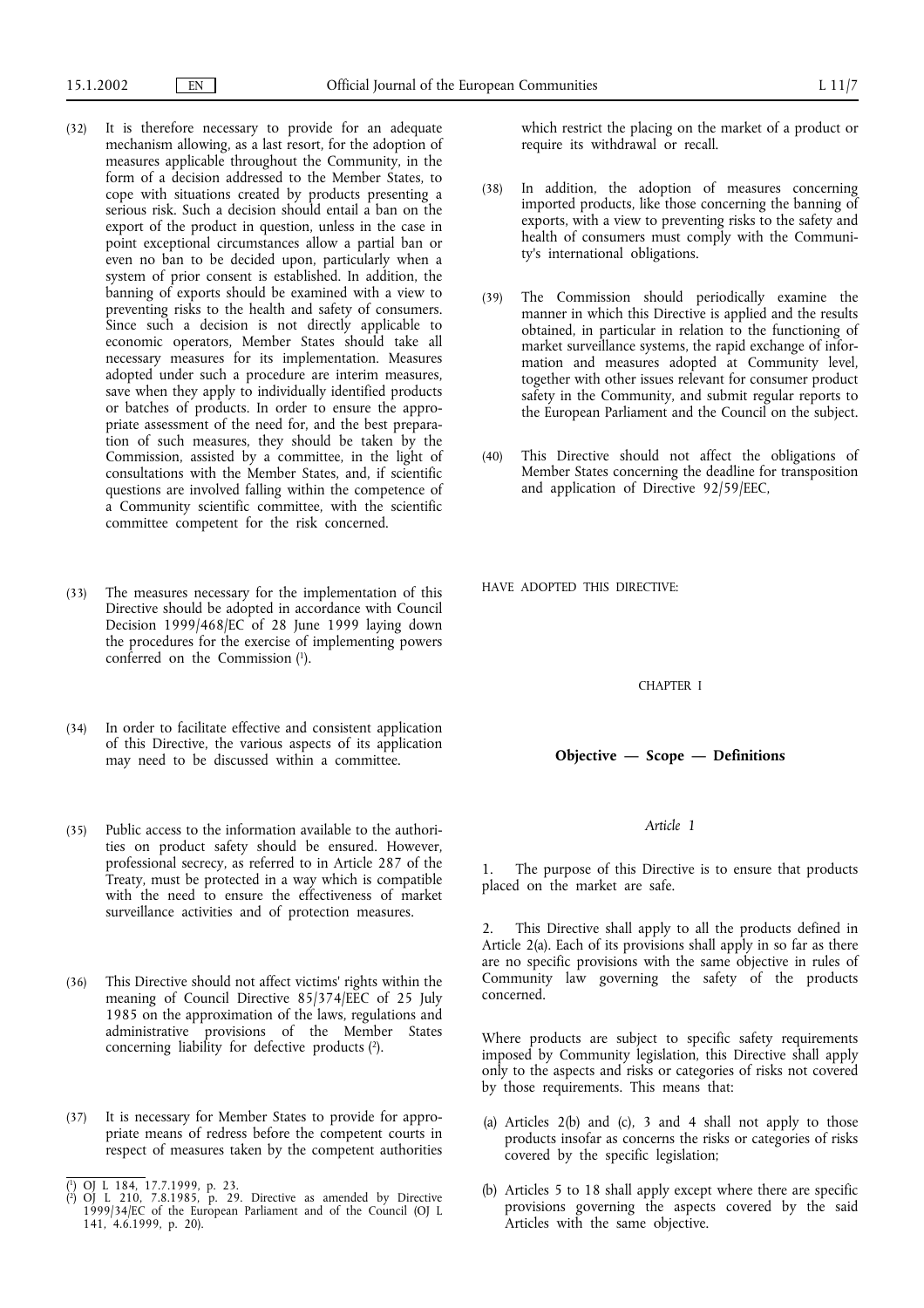*Article 2*

For the purposes of this Directive:

(a) 'product' shall mean any product — including in the context of providing a service — which is intended for consumers or likely, under reasonably foreseeable conditions, to be used by consumers even if not intended for them, and is supplied or made available, whether for consideration or not, in the course of a commercial activity, and whether new, used or reconditioned.

This definition shall not apply to second-hand products supplied as antiques or as products to be repaired or reconditioned prior to being used, provided that the supplier clearly informs the person to whom he supplies the product to that effect;

- (b) 'safe product' shall mean any product which, under normal or reasonably foreseeable conditions of use including duration and, where applicable, putting into service, installation and maintenance requirements, does not present any risk or only the minimum risks compatible with the product's use, considered to be acceptable and consistent with a high level of protection for the safety and health of persons, taking into account the following points in particular:
	- (i) the characteristics of the product, including its composition, packaging, instructions for assembly and, where applicable, for installation and maintenance;
	- (ii) the effect on other products, where it is reasonably foreseeable that it will be used with other products;
	- (iii) the presentation of the product, the labelling, any warnings and instructions for its use and disposal and any other indication or information regarding the product;
	- (iv) the categories of consumers at risk when using the product, in particular children and the elderly.

The feasibility of obtaining higher levels of safety or the availability of other products presenting a lesser degree of risk shall not constitute grounds for considering a product to be 'dangerous';

- (c) 'dangerous product' shall mean any product which does not meet the definition of 'safe product' in (b);
- (d) 'serious risk' shall mean any serious risk, including those the effects of which are not immediate, requiring rapid intervention by the public authorities;
- (e) 'producer' shall mean:
	- (i) the manufacturer of the product, when he is established in the Community, and any other person presenting himself as the manufacturer by affixing to the product his name, trade mark or other distinctive mark, or the person who reconditions the product;
	- (ii) the manufacturer's representative, when the manufacturer is not established in the Community or, if there is no representative established in the Community, the importer of the product;
	- (iii) other professionals in the supply chain, insofar as their activities may affect the safety properties of a product;
- (f) 'distributor' shall mean any professional in the supply chain whose activity does not affect the safety properties of a product;
- (g) 'recall' shall mean any measure aimed at achieving the return of a dangerous product that has already been supplied or made available to consumers by the producer or distributor;
- (h) 'withdrawal' shall mean any measure aimed at preventing the distribution, display and offer of a product dangerous to the consumer.

### CHAPTER II

## **General safety requirement, conformity assessment criteria and European standards**

#### *Article 3*

1. Producers shall be obliged to place only safe products on the market.

2. A product shall be deemed safe, as far as the aspects covered by the relevant national legislation are concerned, when, in the absence of specific Community provisions governing the safety of the product in question, it conforms to the specific rules of national law of the Member State in whose territory the product is marketed, such rules being drawn up in conformity with the Treaty, and in particular Articles 28 and 30 thereof, and laying down the health and safety requirements which the product must satisfy in order to be marketed.

A product shall be presumed safe as far as the risks and risk categories covered by relevant national standards are concerned when it conforms to voluntary national standards transposing European standards, the references of which have been published by the Commission in the *Official Journal of the European Communities* in accordance with Article 4. The Member States shall publish the references of such national standards.

3. In circumstances other than those referred to in paragraph 2, the conformity of a product to the general safety requirement shall be assessed by taking into account the following elements in particular, where they exist:

- (a) voluntary national standards transposing relevant European standards other than those referred to in paragraph 2;
- (b) the standards drawn up in the Member State in which the product is marketed;
- (c) Commission recommendations setting guidelines on product safety assessment;
- (d) product safety codes of good practice in force in the sector concerned;
- (e) the state of the art and technology;
- (f) reasonable consumer expectations concerning safety.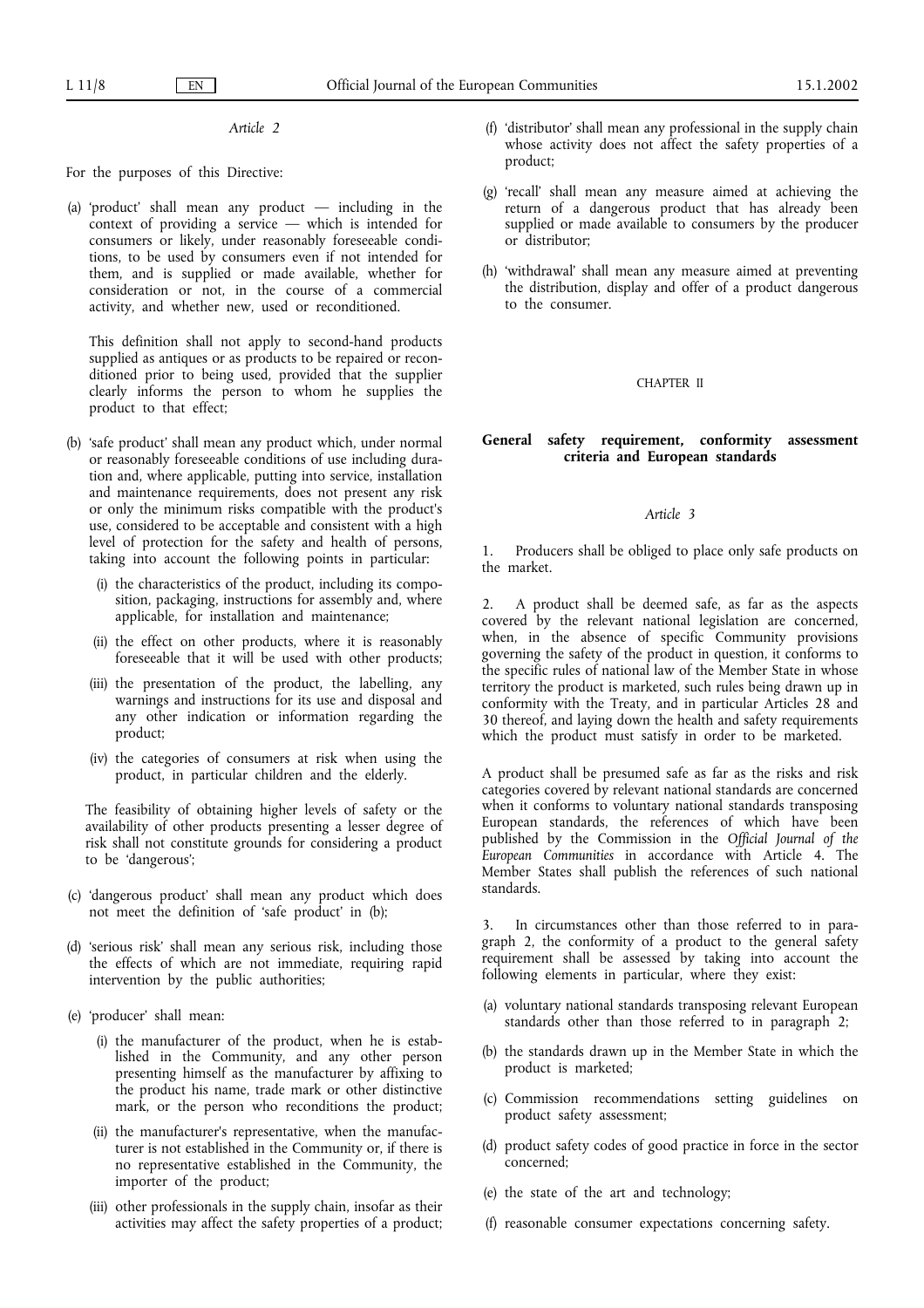4. Conformity of a product with the criteria designed to ensure the general safety requirement, in particular the provisions mentioned in paragraphs 2 or 3, shall not bar the competent authorities of the Member States from taking appropriate measures to impose restrictions on its being placed on the market or to require its withdrawal from the market or recall where there is evidence that, despite such conformity, it is dangerous.

## *Article 4*

1. For the purposes of this Directive, the European standards referred to in the second subparagraph of Article 3(2) shall be drawn up as follows:

- (a) the requirements intended to ensure that products which conform to these standards satisfy the general safety requirement shall be determined in accordance with the procedure laid down in Article 15(2);
- (b) on the basis of those requirements, the Commission shall, in accordance with Directive 98/34/EC of the European Parliament and of the Council of  $22$  June 1998 laying down a procedure for the provision of information in the field of technical standards and regulations and of rules on information society services (1) call on the European standardisation bodies to draw up standards which satisfy these requirements;
- (c) on the basis of those mandates, the European standardisation bodies shall adopt the standards in accordance with the principles contained in the general guidelines for cooperation between the Commission and those bodies;
- (d) the Commission shall report every three years to the European Parliament and the Council, within the framework of the report referred to in Article 19(2), on its programmes for setting the requirements and the mandates for standardisation provided for in subparagraphs (a) and (b) above. This report will, in particular, include an analysis of the decisions taken regarding requirements and mandates for standardisation referred to in subparagraphs (a) and (b) and regarding the standards referred to in subparagraph (c). It will also include information on the products for which the Commission intends to set the requirements and the mandates in question, the product risks to be considered and the results of any preparatory work launched in this area.

2. The Commission shall publish in the *Official Journal of the European Communities* the references of the European standards adopted in this way and drawn up in accordance with the requirements referred to in paragraph 1.

If a standard adopted by the European standardisation bodies before the entry into force of this Directive ensures compliance with the general safety requirement, the Commission shall decide to publish its references in the *Official Journal of the European Communities*.

If a standard does not ensure compliance with the general safety requirement, the Commission shall withdraw reference to the standard from publication in whole or in part.

In the cases referred to in the second and third subparagraphs, the Commission shall, on its own initiative or at the request of a Member State, decide in accordance with the procedure laid down in Article 15(2) whether the standard in question meets the general safety requirement. The Commission shall decide to publish or withdraw after consulting the Committee established by Article 5 of Directive 98/34/EC. The Commission shall notify the Member States of its decision.

## **CHAPTER III**

## **Other obligations of producers and obligations of distributors**

#### *Article 5*

1. Within the limits of their respective activities, producers shall provide consumers with the relevant information to enable them to assess the risks inherent in a product throughout the normal or reasonably foreseeable period of its use, where such risks are not immediately obvious without adequate warnings, and to take precautions against those risks.

The presence of warnings does not exempt any person from compliance with the other requirements laid down in this Directive.

Within the limits of their respective activities, producers shall adopt measures commensurate with the characteristics of the products which they supply, enabling them to:

- (a) be informed of risks which these products might pose;
- (b) choose to take appropriate action including, if necessary to avoid these risks, withdrawal from the market, adequately and effectively warning consumers or recall from consumers.

The measures referred to in the third subparagraph shall include, for example:

- (a) an indication, by means of the product or its packaging, of the identity and details of the producer and the product reference or, where applicable, the batch of products to which it belongs, except where not to give such indication is justified and
- (b) in all cases where appropriate, the carrying out of sample testing of marketed products, investigating and, if necessary, keeping a register of complaints and keeping distributors informed of such monitoring.

Action such as that referred to in (b) of the third subparagraph shall be undertaken on a voluntary basis or at the request of the competent authorities in accordance with Article 8(1)(f). Recall shall take place as a last resort, where other measures would not suffice to prevent the risks involved, in instances where the producers consider it necessary or where they are obliged to do so further to a measure taken by the competent authority. It may be effected within the framework of codes of good practice on the matter in the Member State concerned,

<sup>(</sup>a) OJ L 204, 21.7.1998, p. 37. Directive amended by Directive 98/  $\frac{\text{good practice on the in 48/EC (O) L 217, 5.8.1998, p. 18)}}{\text{where such codes exist.}}$ 48/EC (OJ L 217, 5.8.1998, p. 18).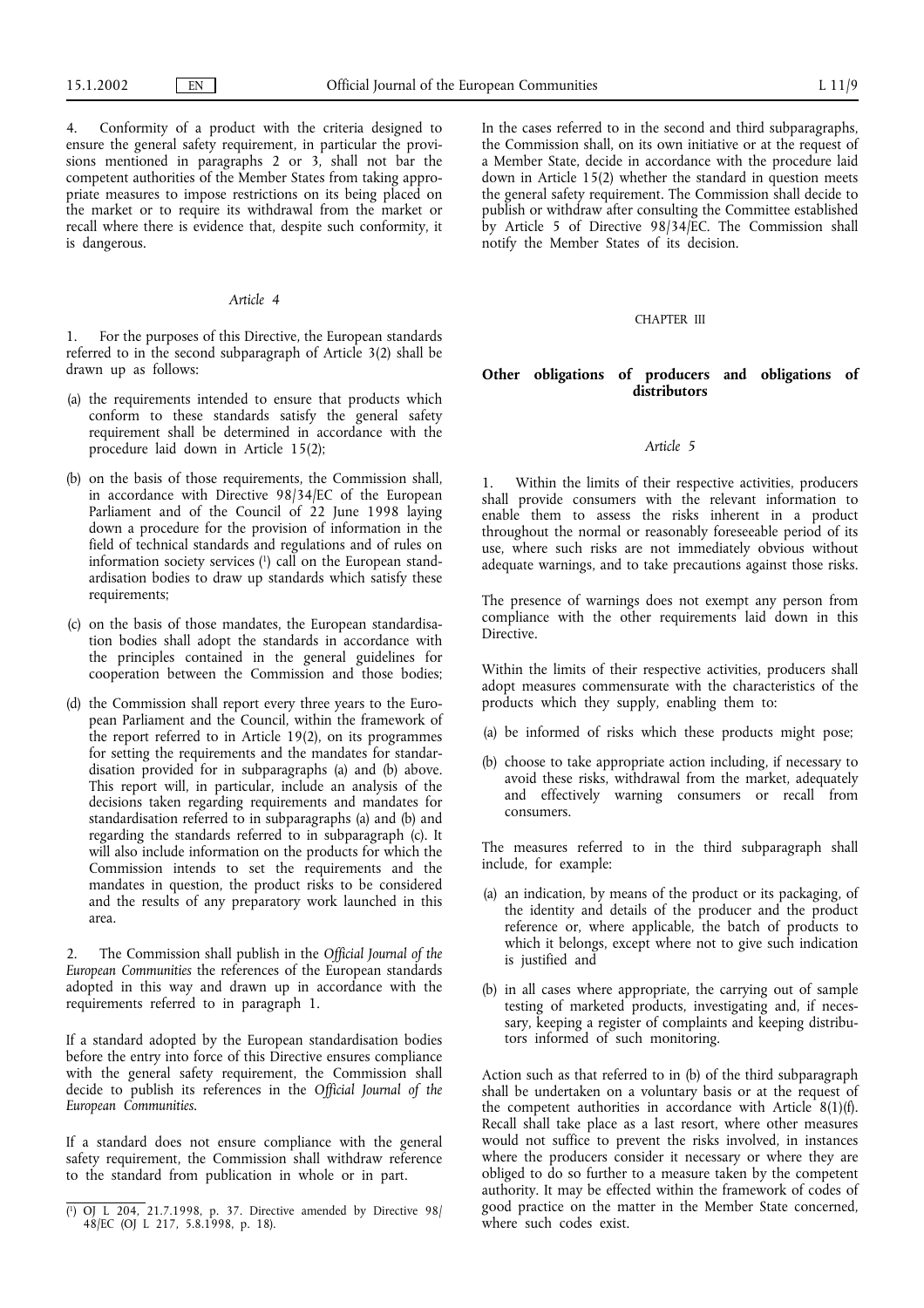2. Distributors shall be required to act with due care to help to ensure compliance with the applicable safety requirements, in particular by not supplying products which they know or should have presumed, on the basis of the information in their possession and as professionals, do not comply with those requirements. Moreover, within the limits of their respective activities, they shall participate in monitoring the safety of products placed on the market, especially by passing on information on product risks, keeping and providing the documentation necessary for tracing the origin of products, and cooperating in the action taken by producers and competent authorities to avoid the risks. Within the limits of their respective activities they shall take measures enabling them to cooperate efficiently.

3. Where producers and distributors know or ought to know, on the basis of the information in their possession and as professionals, that a product that they have placed on the market poses risks to the consumer that are incompatible with the general safety requirement, they shall immediately inform the competent authorities of the Member States thereof under the conditions laid down in Annex I, giving details, in particular, of action taken to prevent risk to the consumer.

The Commission shall, in accordance with the procedure referred to in Article 15(3), adapt the specific requirements relating to the obligation to provide information laid down in Annex I.

4. Producers and distributors shall, within the limits of their respective activities, cooperate with the competent authorities, at the request of the latter, on action taken to avoid the risks posed by products which they supply or have supplied. The procedures for such cooperation, including procedures for dialogue with the producers and distributors concerned on issues related to product safety, shall be established by the competent authorities.

#### **CHAPTER IV**

## **Specific obligations and powers of the Member States**

## *Article 6*

Member States shall ensure that producers and distributors comply with their obligations under this Directive in such a way that products placed on the market are safe.

2. Member States shall establish or nominate authorities competent to monitor the compliance of products with the general safety requirements and arrange for such authorities to have and use the necessary powers to take the appropriate measures incumbent upon them under this Directive.

3. Member States shall define the tasks, powers, organisation and cooperation arrangements of the competent authorities. They shall keep the Commission informed, and the Commission shall pass on such information to the other Member States.

#### *Article 7*

Member States shall lay down the rules on penalties applicable to infringements of the national provisions adopted pursuant to this Directive and shall take all measures necessary to ensure that they are implemented. The penalties provided for shall be effective, proportionate and dissuasive. Member States shall notify those provisions to the Commission by 15 January 2004 and shall also notify it, without delay, of any amendment affecting them.

## *Article 8*

1. For the purposes of this Directive, and in particular of Article 6 thereof, the competent authorities of the Member States shall be entitled to take, *inter alia*, the measures in (a) and in (b) to (f) below, where appropriate:

- (a) for any product:
	- (i) to organise, even after its being placed on the market as being safe, appropriate checks on its safety properties, on an adequate scale, up to the final stage of use or consumption;
	- (ii) to require all necessary information from the parties concerned;
	- (iii) to take samples of products and subject them to safety checks;
- (b) for any product that could pose risks in certain conditions:
	- (i) to require that it be marked with suitable, clearly worded and easily comprehensible warnings, in the official languages of the Member State in which the product is marketed, on the risks it may present;
	- (ii) to make its marketing subject to prior conditions so as to make it safe;
- (c) for any product that could pose risks for certain persons:

to order that they be given warning of the risk in good time and in an appropriate form, including the publication of special warnings;

(d) for any product that could be dangerous:

for the period needed for the various safety evaluations, checks and controls, temporarily to ban its supply, the offer to supply it or its display;

(e) for any dangerous product:

to ban its marketing and introduce the accompanying measures required to ensure the ban is complied with;

- (f) for any dangerous product already on the market:
	- (i) to order or organise its actual and immediate withdrawal, and alert consumers to the risks it presents;
	- (ii) to order or coordinate or, if appropriate, to organise together with producers and distributors its recall from consumers and its destruction in suitable conditions.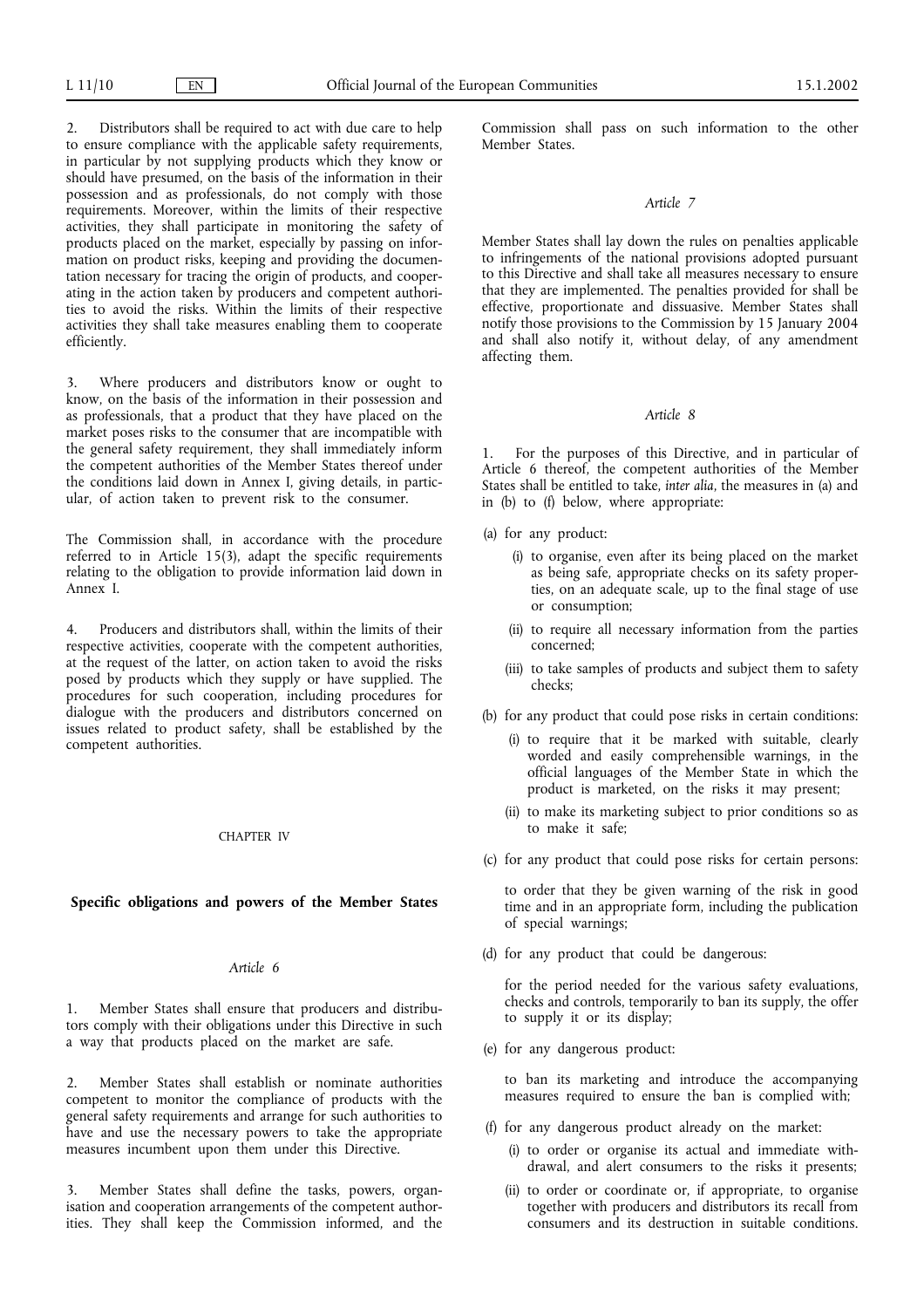2. When the competent authorities of the Member States take measures such as those provided for in paragraph 1, in particular those referred to in (d) to (f), they shall act in accordance with the Treaty, and in particular Articles 28 and 30 thereof, in such a way as to implement the measures in a manner proportional to the seriousness of the risk, and taking due account of the precautionary principle.

In this context, they shall encourage and promote voluntary action by producers and distributors, in accordance with the obligations incumbent on them under this Directive, and in particular Chapter III thereof, including where applicable by the development of codes of good practice.

If necessary, they shall organise or order the measures provided for in paragraph 1(f) if the action undertaken by the producers and distributors in fulfilment of their obligations is unsatisfactory or insufficient. Recall shall take place as a last resort. It may be effected within the framework of codes of good practice on the matter in the Member State concerned, where such codes exist.

3. In particular, the competent authorities shall have the power to take the necessary action to apply with due dispatch appropriate measures such as those mentioned in paragraph 1,  $(b)$  to  $(f)$ , in the case of products posing a serious risk. These circumstances shall be determined by the Member States, assessing each individual case on its merits, taking into account the guidelines referred to in point 8 of Annex II.

4. The measures to be taken by the competent authorities under this Article shall be addressed, as appropriate, to:

- (a) the producer;
- (b) within the limits of their respective activities, distributors and in particular the party responsible for the first stage of distribution on the national market;
- (c) any other person, where necessary, with a view to cooperation in action taken to avoid risks arising from a product.

## *Article 9*

1. In order to ensure effective market surveillance, aimed at guaranteeing a high level of consumer health and safety protection, which entails cooperation between their competent authorities, Member States shall ensure that approaches employing appropriate means and procedures are put in place, which may include in particular:

- (a) establishment, periodical updating and implementation of sectoral surveillance programmes by categories of products or risks and the monitoring of surveillance activities, findings and results;
- (b) follow-up and updating of scientific and technical knowledge concerning the safety of products;
- (c) periodical review and assessment of the functioning of the control activities and their effectiveness and, if necessary, revision of the surveillance approach and organisation put in place.

2. Member States shall ensure that consumers and other interested parties are given an opportunity to submit complaints to the competent authorities on product safety and on surveillance and control activities and that these complaints are followed up as appropriate. Member States shall actively inform consumers and other interested parties of the procedures established to that end.

#### *Article 10*

The Commission shall promote and take part in the operation in a European network of the authorities of the Member States competent for product safety, in particular in the form of administrative cooperation.

2. This network operation shall develop in a coordinated manner with the other existing Community procedures, particularly RAPEX. Its objective shall be, in particular, to facilitate:

- (a) the exchange of information on risk assessment, dangerous products, test methods and results, recent scientific developments as well as other aspects relevant for control activities;
- (b) the establishment and execution of joint surveillance and testing projects;
- (c) the exchange of expertise and best practices and cooperation in training activities;
- (d) improved cooperation at Community level with regard to the tracing, withdrawal and recall of dangerous products.

#### CHAPTER V

## **Exchanges of information and rapid intervention situations**

## *Article 11*

1. Where a Member State takes measures which restrict the placing on the market of products — or require their withdrawal or recall — such as those provided for in Article  $8(1)(b)$ to (f), the Member State shall, to the extent that such notification is not required under Article 12 or any specific Community legislation, inform the Commission of the measures, specifying its reasons for adopting them. It shall also inform the Commission of any modification or lifting of such measures.

If the notifying Member State considers that the effects of the risk do not or cannot go beyond its territory, it shall notify the measures concerned insofar as they involve information likely to be of interest to Member States from the product safety standpoint, and in particular if they are in response to a new risk which has not yet been reported in other notifications.

In accordance with the procedure laid down in Article 15(3) of this Directive, the Commission shall, while ensuring the effectiveness and proper functioning of the system, adopt the guidelines referred to in point 8 of Annex II. These shall propose the content and standard form for the notifications provided for in this Article, and, in particular, shall provide precise criteria for determining the conditions for which notification is relevant for the purposes of the second subparagraph.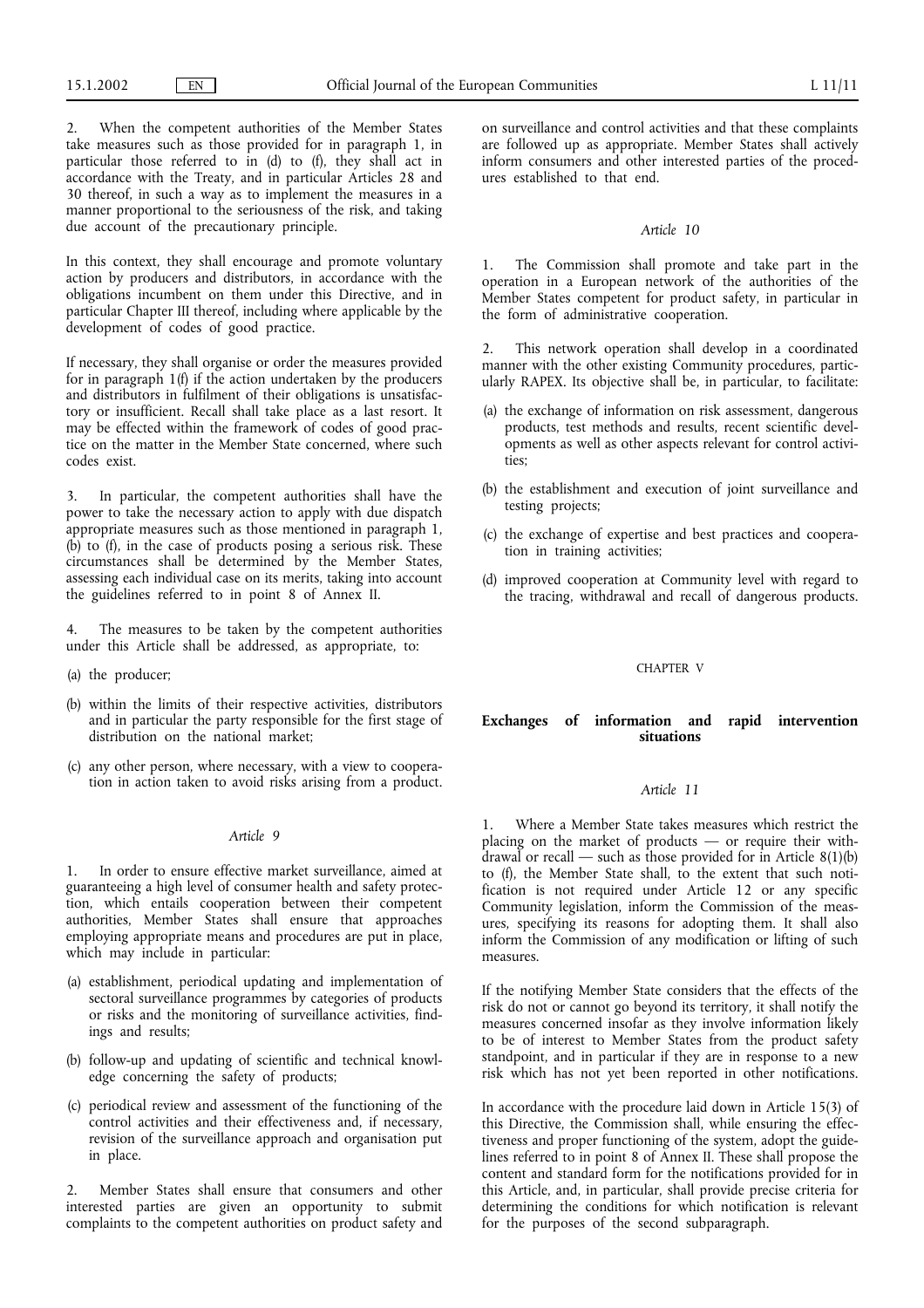2. The Commission shall forward the notification to the other Member States, unless it concludes, after examination on the basis of the information contained in the notification, that the measure does not comply with Community law. In such a case, it shall immediately inform the Member State which initiated the action.

## *Article 12*

1. Where a Member State adopts or decides to adopt, recommend or agree with producers and distributors, whether on a compulsory or voluntary basis, measures or actions to prevent, restrict or impose specific conditions on the possible marketing or use, within its own territory, of products by reason of a serious risk, it shall immediately notify the Commission thereof through RAPEX. It shall also inform the Commission without delay of modification or withdrawal of any such measure or action.

If the notifying Member State considers that the effects of the risk do not or cannot go beyond its territory, it shall follow the procedure laid down in Article 11, taking into account the relevant criteria proposed in the guidelines referred to in point 8 of Annex II.

Without prejudice to the first subparagraph, before deciding to adopt such measures or to take such action, Member States may pass on to the Commission any information in their possession regarding the existence of a serious risk.

In the case of a serious risk, they shall notify the Commission of the voluntary measures laid down in Article 5 of this Directive taken by producers and distributors.

2. On receiving such notifications, the Commission shall check whether they comply with this Article and with the requirements applicable to the functioning of RAPEX, and shall forward them to the other Member States, which, in turn, shall immediately inform the Commission of any measures adopted.

3. Detailed procedures for RAPEX are set out in Annex II. They shall be adapted by the Commission in accordance with the procedure referred to in Article 15(3).

4. Access to RAPEX shall be open to applicant countries, third countries or international organisations, within the framework of agreements between the Community and those countries or international organisations, according to arrangements defined in these agreements. Any such agreements shall be based on reciprocity and include provisions on confidentiality corresponding to those applicable in the Community.

## *Article 13*

1. If the Commission becomes aware of a serious risk from certain products to the health and safety of consumers in various Member States, it may, after consulting the Member States, and, if scientific questions arise which fall within the competence of a Community Scientific Committee, the Scientific Committee competent to deal with the risk concerned, adopt a decision in the light of the result of those consultations, in accordance with the procedure laid down in Article 15(2), requiring Member States to take measures from among those listed in Article 8(1)(b) to (f) if, at one and the same time:

- (a) it emerges from prior consultations with the Member States that they differ significantly on the approach adopted or to be adopted to deal with the risk; and
- (b) the risk cannot be dealt with, in view of the nature of the safety issue posed by the product, in a manner compatible with the degree of urgency of the case, under other procedures laid down by the specific Community legislation applicable to the products concerned; and
- (c) the risk can be eliminated effectively only by adopting appropriate measures applicable at Community level, in order to ensure a consistent and high level of protection of the health and safety of consumers and the proper functioning of the internal market.

2. The decisions referred to in paragraph 1 shall be valid for a period not exceeding one year and may be confirmed, under the same procedure, for additional periods none of which shall exceed one year.

However, decisions concerning specific, individually identified products or batches of products shall be valid without a time limit.

3. Export from the Community of dangerous products which have been the subject of a decision referred to in paragraph 1 shall be prohibited unless the decision provides otherwise.

4. Member States shall take all necessary measures to implement the decisions referred to in paragraph 1 within less than 20 days, unless a different period is specified in those decisions.

5. The competent authorities responsible for carrying out the measures referred to in paragraph 1 shall, within one month, give the parties concerned an opportunity to submit their views and shall inform the Commission accordingly.

#### CHAPTER VI

## **Committee procedures**

#### *Article 14*

The measures necessary for the implementation of this Directive relating to the matters referred to below shall be adopted in accordance with the regulatory procedure provided for in Article 15(2):

- (a) the measures referred to in Article 4 concerning standards adopted by the European standardisation bodies;
- (b) the decisions referred to in Article 13 requiring Member States to take measures as listed in Article  $8(1)(b)$  to (f).

2. The measures necessary for the implementation of this Directive in respect of all other matters shall be adopted in accordance with the advisory procedure provided for in Article 15(3).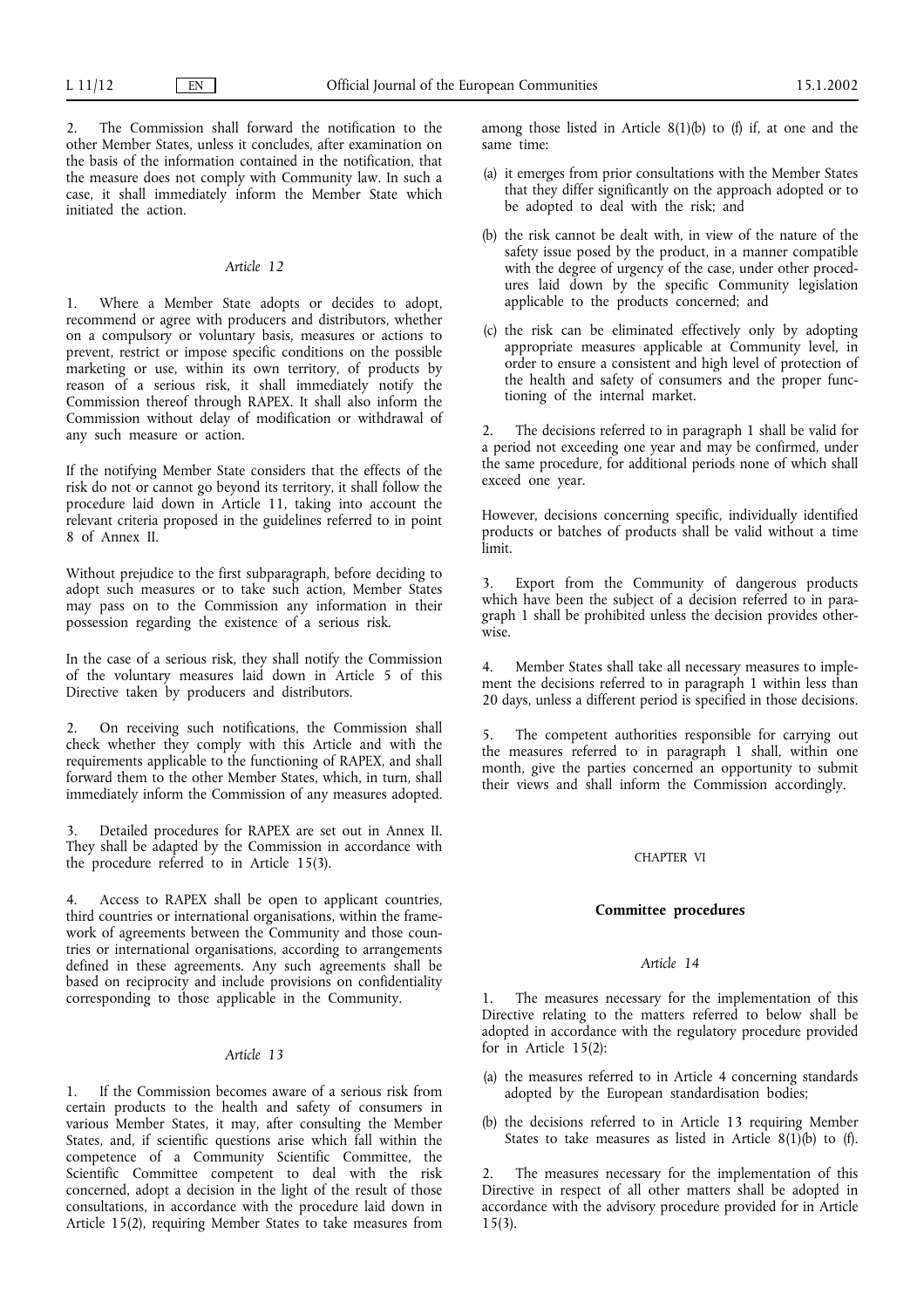## *Article 15*

1. The Commission shall be assisted by a Committee.

2. Where reference is made to this paragraph, Articles 5 and 7 of Decision 1999/468/EC shall apply, having regard to the provisions of Article 8 thereof.

The period laid down in Article 5(6) of Decision 1999/468/EC shall be set at 15 days.

3. Where reference is made to this paragraph, Articles 3 and 7 of Decision 1999/468/EC shall apply, having regard to the provisions of Article 8 thereof.

4. The Committee shall adopt its rules of procedure.

## **CHAPTER VII**

#### **Final provisions**

## *Article 16*

1. Information available to the authorities of the Member States or the Commission relating to risks to consumer health and safety posed by products shall in general be available to the public, in accordance with the requirements of transparency and without prejudice to the restrictions required for monitoring and investigation activities. In particular the public shall have access to information on product identification, the nature of the risk and the measures taken.

However, Member States and the Commission shall take the steps necessary to ensure that their officials and agents are required not to disclose information obtained for the purposes of this Directive which, by its nature, is covered by professional secrecy in duly justified cases, except for information relating to the safety properties of products which must be made public if circumstances so require, in order to protect the health and safety of consumers.

2. Protection of professional secrecy shall not prevent the dissemination to the competent authorities of information relevant for ensuring the effectiveness of market monitoring and surveillance activities. The authorities receiving information covered by professional secrecy shall ensure its protection.

## *Article 17*

This Directive shall be without prejudice to the application of Directive 85/374/EEC.

## *Article 18*

1. Any measure adopted under this Directive and involving restrictions on the placing of a product on the market or requiring its withdrawal or recall must state the appropriate reasons on which it is based. It shall be notified as soon as possible to the party concerned and shall indicate the remedies

available under the provisions in force in the Member State in question and the time limits applying to such remedies.

The parties concerned shall, whenever feasible, be given an opportunity to submit their views before the adoption of the measure. If this has not been done in advance because of the urgency of the measures to be taken, they shall be given such opportunity in due course after the measure has been implemented.

Measures requiring the withdrawal of a product or its recall shall take into consideration the need to encourage distributors, users and consumers to contribute to the implementation of such measures.

2. Member States shall ensure that any measure taken by the competent authorities involving restrictions on the placing of a product on the market or requiring its withdrawal or recall can be challenged before the competent courts.

3. Any decision taken by virtue of this Directive and involving restrictions on the placing of a product on the market or requiring its withdrawal or its recall shall be without prejudice to assessment of the liability of the party concerned, in the light of the national criminal law applying in the case in question.

#### *Article 19*

1. The Commission may bring before the Committee referred to in Article 15 any matter concerning the application of this Directive and particularly those relating to market monitoring and surveillance activities.

2. Every three years, following 15 January 2004, the Commission shall submit a report on the implementation of this Directive to the European Parliament and the Council.

The report shall in particular include information on the safety of consumer products, in particular on improved traceability of products, the functioning of market surveillance, standardisation work, the functioning of RAPEX and Community measures taken on the basis of Article 13. To this end the Commission shall conduct assessments of the relevant issues, in particular the approaches, systems and practices put in place in the Member States, in the light of the requirements of this Directive and the other Community legislation relating to product safety. The Member States shall provide the Commission with all the necessary assistance and information for carrying out the assessments and preparing the reports.

## *Article 20*

The Commission shall identify the needs, possibilities and priorities for Community action on the safety of services and submit to the European Parliament and the Council, before 1 January 2003, a report, accompanied by proposals on the subject as appropriate.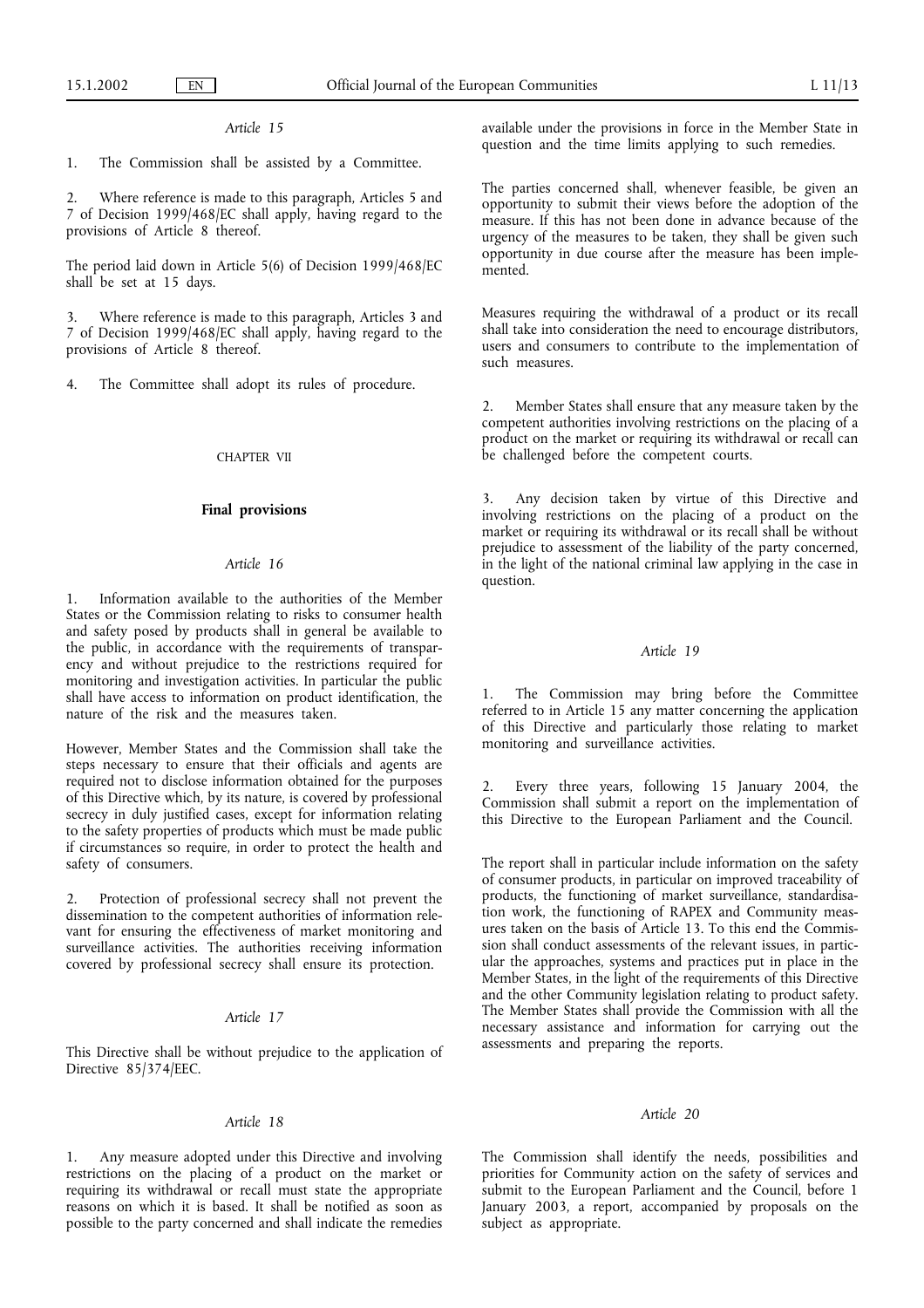## *Article 21*

1. Member States shall bring into force the laws, regulations and administrative provisions necessary in order to comply with this Directive with effect from 15 January 2004. They shall forthwith inform the Commission thereof.

When Member States adopt those measures, they shall contain a reference to this Directive or be accompanied by such reference on the occasion of their official publication. The methods of making such reference shall be laid down by Member States.

2. Member States shall communicate to the Commission the provisions of national law which they adopt in the field covered by this Directive.

#### *Article 22*

Directive 92/59/EEC is hereby repealed from 15 January 2004, without prejudice to the obligations of Member States concerning the deadlines for transposition and application of the said Directive as indicated in Annex III.

References to Directive 92/59/EEC shall be construed as references to this Directive and shall be read in accordance with the correlation table in Annex IV.

#### *Article 23*

This Directive shall enter into force on the day of its publication in the *Official Journal of the European Communities*.

## *Article 24*

This Directive is addressed to the Member States.

Done at Brussels, 3 December 2001.

| For the European Parliament | For the Council         |
|-----------------------------|-------------------------|
| The President               | The President           |
| N. FONTAINE                 | <b>F. VANDENBROUCKE</b> |

## *ANNEX I*

#### **REQUIREMENTS CONCERNING INFORMATION ON PRODUCTS THAT DO NOT COMPLY WITH THE GENERAL SAFETY REQUIREMENT TO BE PROVIDED TO THE COMPETENT AUTHORITIES BY PRODUCERS AND DISTRIBUTORS**

- 1. The information specified in Article 5(3), or where applicable by specific requirements of Community rules on the product concerned, shall be passed to the competent authorities appointed for the purpose in the Member States where the products in question are or have been marketed or otherwise supplied to consumers.
- 2. The Commission, assisted by the Committee referred to in Article 15, shall define the content and draw up the standard form of the notifications provided for in this Annex, while ensuring the effectiveness and proper functioning of the system. In particular, it shall put forward, possibly in the form of a guide, simple and clear criteria for determining the special conditions, particularly those concerning isolated circumstances or products, for which notification is not relevant in relation to this Annex.
- 3. In the event of serious risks, this information shall include at least the following:
	- (a) information enabling a precise identification of the product or batch of products in question;
	- (b) a full description of the risk that the products in question present;
	- (c) all available information relevant for tracing the product;
	- (d) a description of the action undertaken to prevent risks to consumers.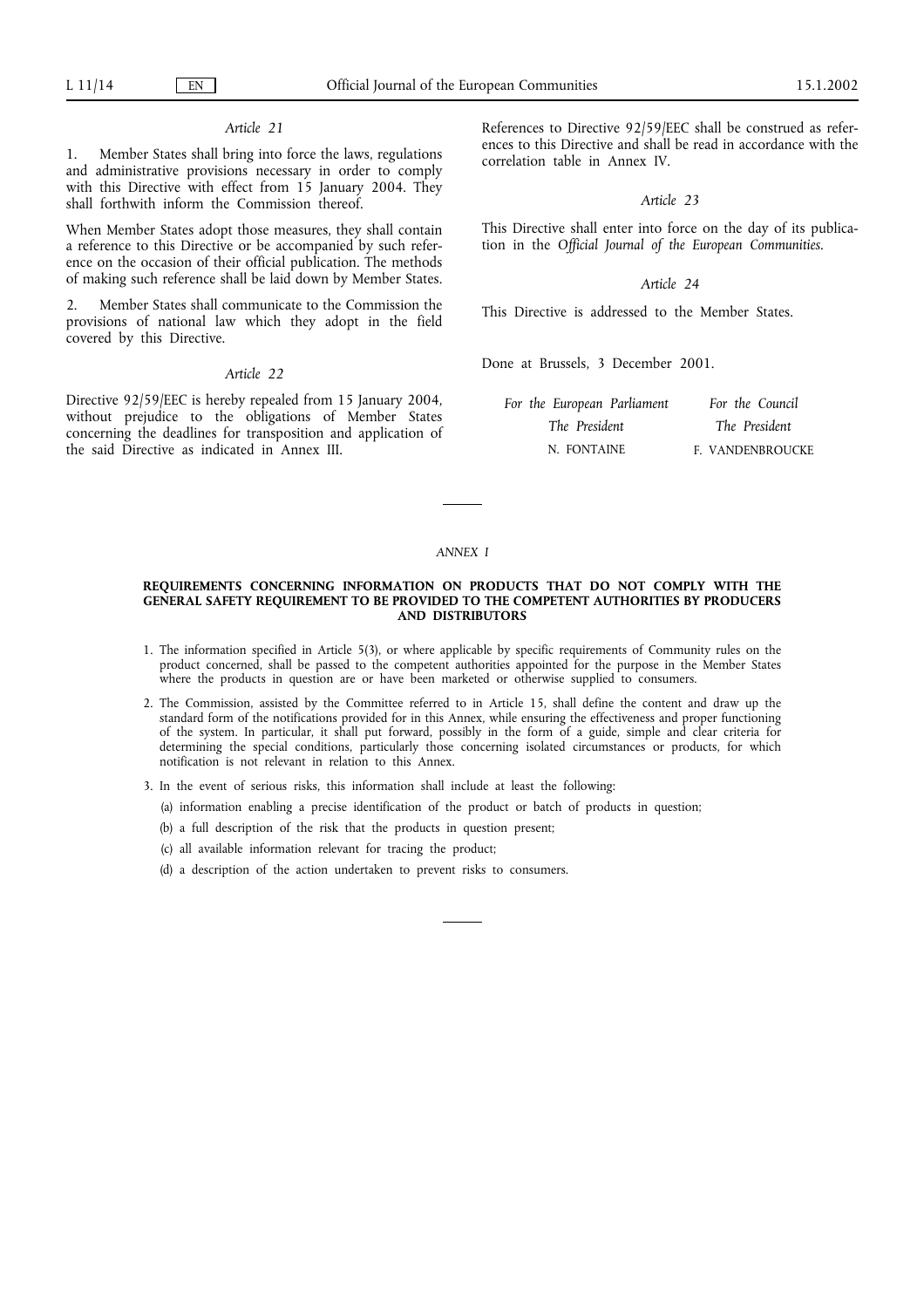## *ANNEX II*

## **PROCEDURES FOR THE APPLICATION OF RAPEX AND GUIDELINES FOR NOTIFICATIONS**

1. RAPEX covers products as defined in Article 2(a) that pose a serious risk to the health and safety of consumers.

Pharmaceuticals, which come under Directives 75/319/EEC (1) and 81/851/EEC (2), are excluded from the scope of RAPEX.

- 2. RAPEX is essentially aimed at a rapid exchange of information in the event of a serious risk. The guidelines referred to in point 8 define specific criteria for identifying serious risks.
- 3. Member States notifying under Article 12 shall provide all available details. In particular, the notification shall contain the information stipulated in the guidelines referred to in point 8 and at least:
	- (a) information enabling the product to be identified;
	- (b) a description of the risk involved, including a summary of the results of any tests/analyses and of their conclusions which are relevant to assessing the level of risk;
	- (c) the nature and the duration of the measures or action taken or decided on, if applicable;
	- (d) information on supply chains and distribution of the product, in particular on destination countries.

Such information must be transmitted using the special standard notification form and by the means stipulated in the guidelines referred to in point 8.

When the measure notified pursuant to Article 11 or Article 12 seeks to limit the marketing or use of a chemical substance or preparation, the Member States shall provide as soon as possible either a summary or the references of the relevant data relating to the substance or preparation considered and to known and available substitutes, where such information is available. They will also communicate the anticipated effects of the measure on consumer health and safety together with the assessment of the risk carried out in accordance with the general principles for the risk evaluation of chemical substances as referred to in Article 10(4) of Regulation (EEC) No 793/93 (3) in the case of an existing substance or in Article 3(2) of Directive 67/548/EEC (4) in the case of a new substance. The guidelines referred to in point 8 shall define the details and procedures for the information requested in that respect.

- 4. When a Member State has informed the Commission, in accordance with Article 12(1), third subparagraph, of a serious risk before deciding to adopt measures, it must inform the Commission within 45 days whether it confirms or modifies this information.
- 5. The Commission shall, in the shortest time possible, verify the conformity with the provisions of the Directive of the information received under RAPEX and, may, when it considers it to be necessary and in order to assess product safety, carry out an investigation on its own initiative. In the case of such an investigation, Member States shall supply the Commission with the requested information to the best of their ability.
- 6. Upon receipt of a notification referred to in Article 12, the Member States are requested to inform the Commission, at the latest within the set period of time stipulated in the guidelines referred to in point 8, of the following:
	- (a) whether the product has been marketed in their territory;
	- (b) what measures concerning the product in question they may be adopting in the light of their own circumstances, stating the reasons, including any differing assessment of risk or any other special circumstance justifying their decision, in particular lack of action or of follow-up;
	- (c) any relevant supplementary information they have obtained on the risk involved, including the results of any tests or analyses carried out.

The guidelines referred to in point 8 shall provide precise criteria for notifying measures limited to national territory and shall specify how to deal with notifications concerning risks which are considered by the Member State not to go beyond its territory.

<sup>(\*)</sup> OJ L 147, 9.6.1975, p. 13. Directive as last amended by Commission Directive 2000/38/EC (OJ L 139, 10.6.2000, p. 28).<br>(\*) OJ L 817, 6.11.1981, p. 1. Directive as last amended by Commission Directive 2000/37/EC (OJ L 13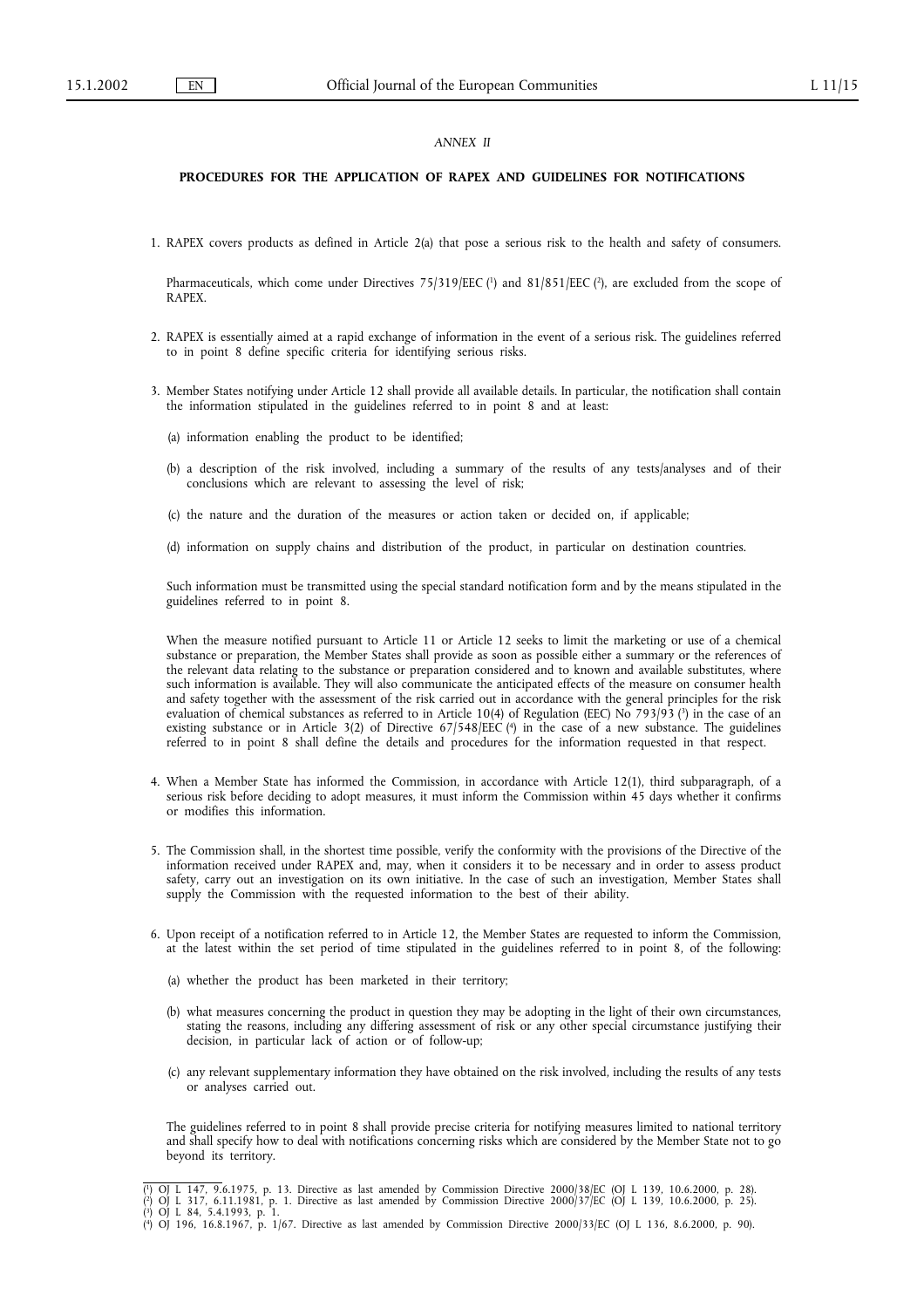- 7. Member States shall immediately inform the Commission of any modification or lifting of the measure(s) or action(s) in question.
- 8. The Commission shall prepare and regularly update, in accordance with the procedure laid down in Article 15(3), guidelines concerning the management of RAPEX by the Commission and the Member States.
- 9. The Commission may inform the national contact points regarding products posing serious risks, imported into or exported from the Community and the European Economic Area.
- 10. Responsibility for the information provided lies with the notifying Member State.
- 11. The Commission shall ensure the proper functioning of the system, in particular classifying and indexing notifications according to the degree of urgency. Detailed procedures shall be laid down by the guidelines referred to in point 8.

*ANNEX III*

# **PERIOD FOR THE TRANSPOSITION AND APPLICATION OF THE REPEALED DIRECTIVE** (REFERRED TO IN THE FIRST SUBPARAGRAPHE OF ARTICLE 22)

*Directive Period for transposition Period for bringing into application*

Directive 92/59/EEC 29 June 1994 29 June 1994